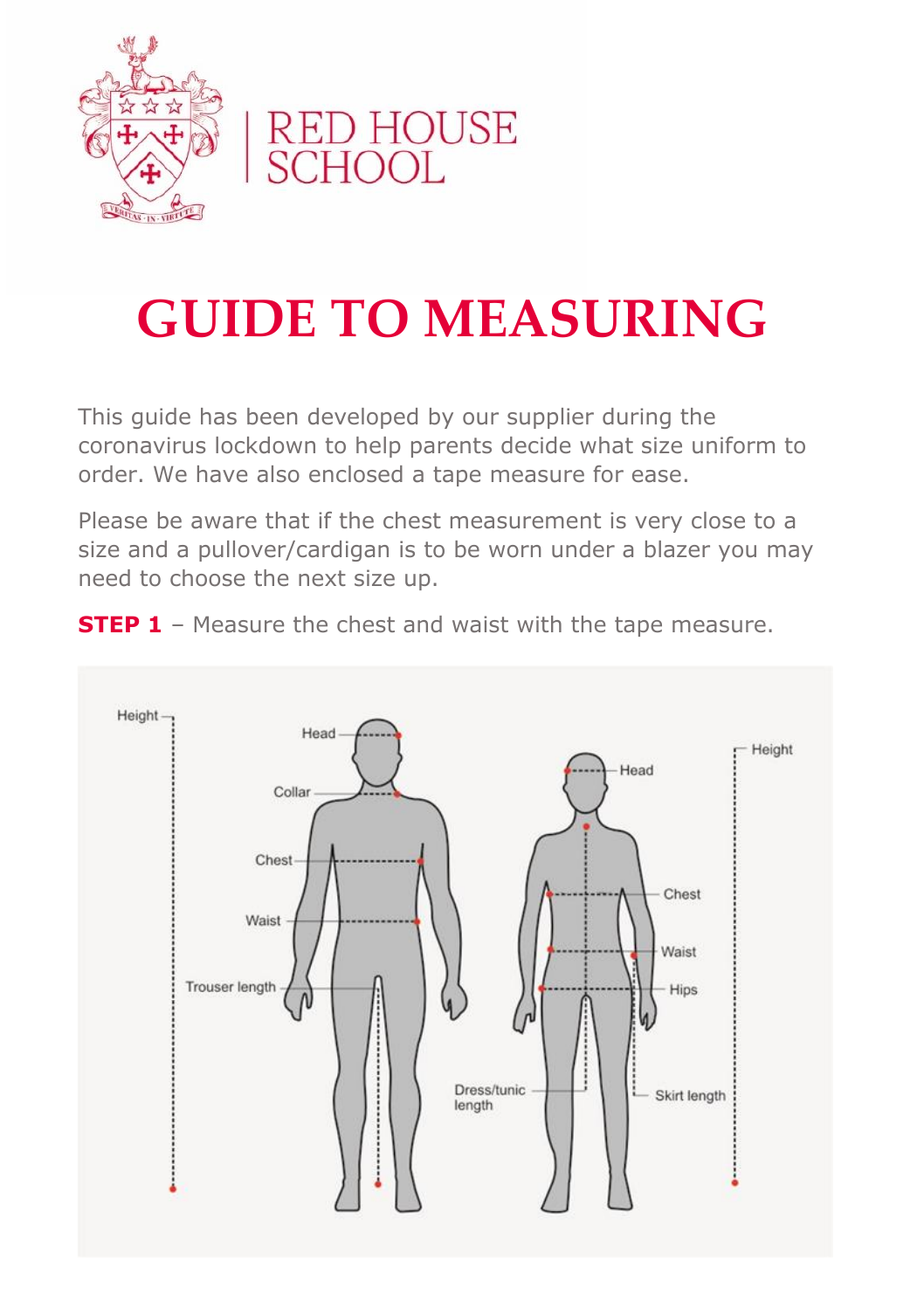**STEP 2** – Use the correlation chart below to choose the size needed.

| <b>Blazer/Jacket</b><br><b>Chest Size</b><br>(inches)                        | 22         | 24         | 26         | 28         | 30         | 32 | 34        | 36 | 38 | 40 | 42 | 44 |
|------------------------------------------------------------------------------|------------|------------|------------|------------|------------|----|-----------|----|----|----|----|----|
| Pullover/<br>Cardigan<br><b>Chest Size</b><br>(inches)                       | 24         | 26         | 28         | 30         | 32         | 34 | 34/<br>36 | 36 | 38 | 40 | 42 | 44 |
| <b>Polo Shirts</b>                                                           | Age<br>3/4 | Age<br>3/4 | Age<br>5/6 | Age<br>7/8 | Age<br>7/8 |    |           |    |    |    |    |    |
| <b>Sweatshirts</b>                                                           | Age<br>3/4 | Age<br>3/4 | Age<br>5/6 | Age<br>7/8 | Age<br>7/8 |    |           |    |    |    |    |    |
| <b>Summer</b><br><b>Dress</b><br>& Pinafore<br><b>Chest Size</b><br>(inches) | 22         | 24         | 26         | 28         | '30.       | 32 | 34        | 36 |    |    |    |    |

## **RED HOUSE SIZING CORRELATION CHART**

All skirt waists are exactly as measured (i.e. if you measure a 30 inch waist you need a 30 inch skirt).

**STEP 3** – Only if you want to check the key garment measurements. Please remember our blazers come with a Smartsleeve® that can be adjusted down by 1.5 inches and can be seen on this website www.schoolcolours.co.uk/smartsleeve. Blazer sleeves can be easily shortened by sewing in a tack on each side after folding up to the right length.

The basic blazer specifications are on the opposite page. Please remember garments need ease in the chest so a size will always measure between 3 and 5 inches more than the wearers chest measurement: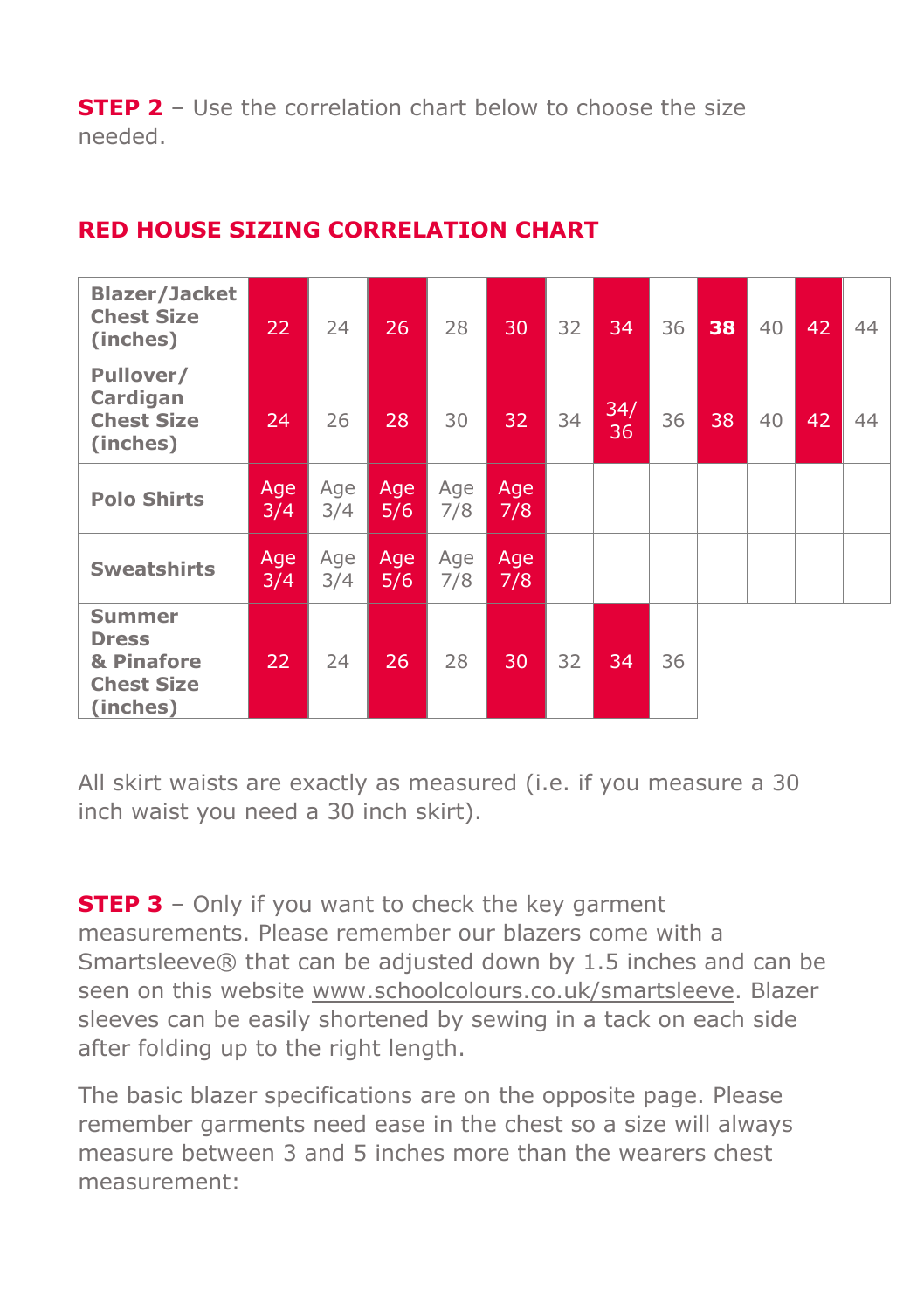| <b>Junior</b><br><b>Blazer</b><br><b>To Fit</b><br><b>Size</b> | <b>UNIT</b> | 18   | 20   |      | 24   | 26   | 28   | 30   | 32   |
|----------------------------------------------------------------|-------------|------|------|------|------|------|------|------|------|
| 1"<br><b>Under</b><br><b>Chest</b>                             | Inches      | 25.1 | 27.1 | 29.1 | 31.0 | 33.0 | 35.0 | 36.9 | 38.9 |
| Full<br><b>Back</b><br>Length                                  | Inches      | 15.0 | 16.3 | 17.5 | 18.8 | 20.0 | 22.0 | 24.0 | 26.0 |
| Top of<br><b>Sleeve</b><br>to Cuff                             | Inches      | 13.0 | 13.8 | 14.5 | 15.5 | 16.8 | 18.5 | 20.5 | 22.3 |

| <b>Senior</b><br><b>Boys</b><br>to Fit<br><b>Size</b> | <b>UNIT</b> | 26    | 28 | 30 | 32    | 34   | 36    | 38    | 40    | 42    | 44    |
|-------------------------------------------------------|-------------|-------|----|----|-------|------|-------|-------|-------|-------|-------|
| 1"<br><b>Under</b><br><b>Chest</b>                    | Inches      | 30    | 32 | 34 | 36    | 38   | 40    | 42    | 44    | 46    | 48    |
| Full<br><b>Back</b><br>Length                         | Inches      | 23    | 25 | 26 | 27.25 | 28.5 | 28.75 | 29.75 | 30.75 | 31.75 | 31.75 |
| Top of<br><b>Sleeve</b><br>to Cuff                    | Inches      | 19.25 | 21 | 22 | 22.5  | 24   | 24.25 | 25.25 | 26    | 26    | 26.25 |

| <b>Senior</b><br><b>Girls to</b><br><b>Fit Size</b> | <b>UNIT</b> | 26                    | 28   | 30   | 32   | 34   | 36   | 38   | 40   | 42   | 44   |
|-----------------------------------------------------|-------------|-----------------------|------|------|------|------|------|------|------|------|------|
| 1"<br><b>Under</b><br><b>Chest</b>                  | Inches      | 31                    | 33   | 35   | 37   | 39   | 40   | 42   | 44   | 46   | 48   |
| <b>Full</b><br><b>Back</b><br>Length                | Inches      | 23.<br>$\overline{2}$ | 23.5 | 23.7 | 24.0 | 24.2 | 24.4 | 24.7 | 24.9 | 25.2 | 25.4 |
| Top of<br><b>Sleeve</b><br>to Cuff                  | Inches      | 23.<br>$\overline{2}$ | 23.5 | 23.7 | 24.0 | 24.2 | 24.4 | 24.7 | 24.9 | 25.2 | 25.4 |